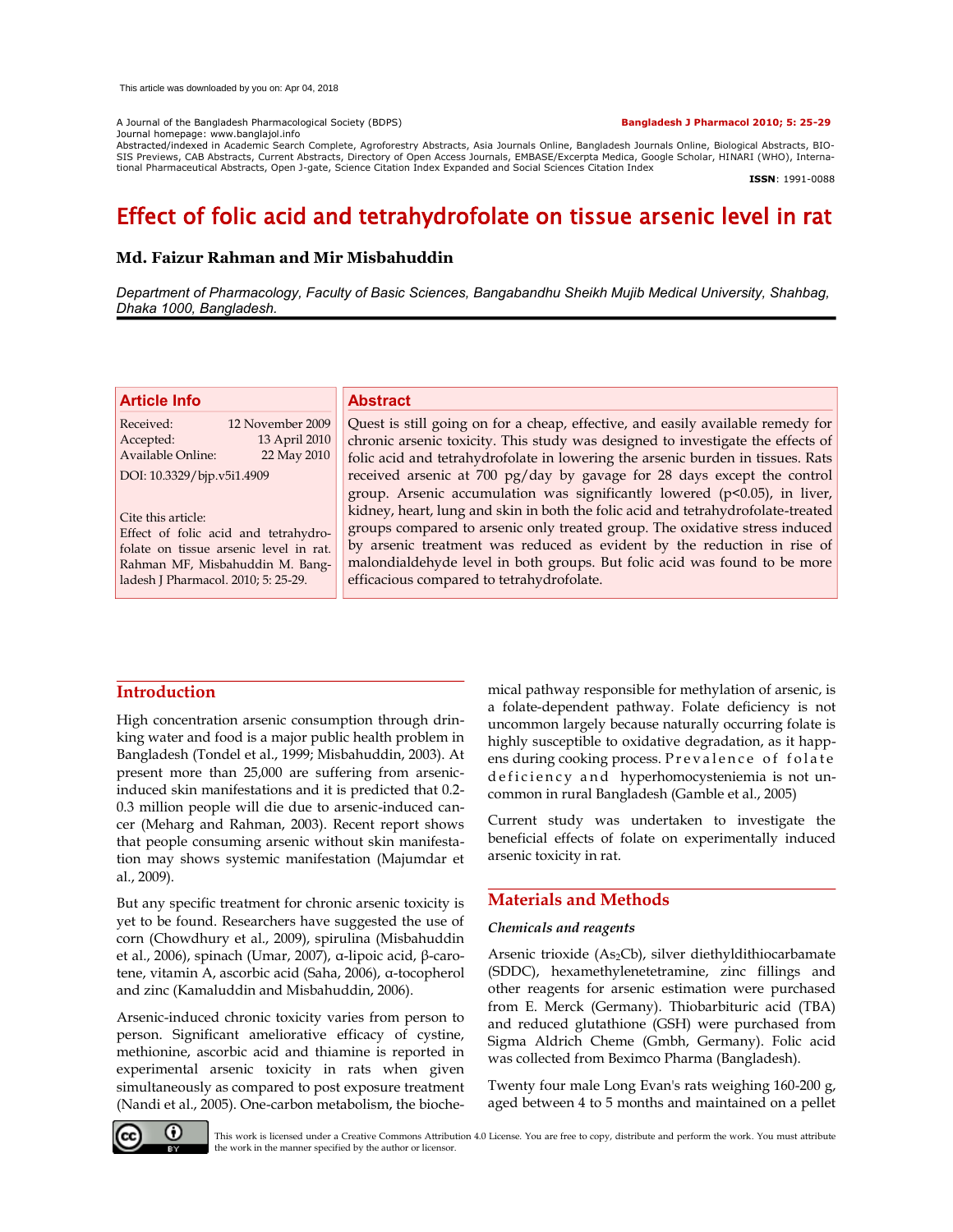diet in the animal house were used. Room was well ventilated, temperature was kept towards normal and 12/12 hours light/dark cycle was maintained.

#### *Preparation of tetrahydrofolate from folic acid*

Folic acid 1.7 g with a water content of about 8% was suspended in a solution of 1.8 mg Pb(NO3)2 in 20 mL de-ionized water. The pH of the mixture was adjusted to 7.5 by the drop wise addition of 20% NaOH under vigorous stirring at room temperature. A clear solution was obtained and was cooled to 10°C. A solution of 0.05 g NaBHi in 25 mL de-ionized water was added drop wise over 20 min under stirring at this temperature. During this addition the pH-value of the mixture was kept between 8.5 and 8.8 by means of the drop wise addition of 20% aqueous citric acid. After completion of NaBH4 addition, temperature was allowed to increase to 23°C under stirring, and it was stirred at this temperature for further 2 hours. Then this solution was cooled to 10°C under vigorous stirring and drop wise 18% HCl was added until the mixture had a pH value of 3.6. During this acidification the tetrahydrofolate precipitated. The precipitated tetrahydrofolate was isolated by means of filtration, washed once with degased and de-ionized water and once with 90% ethanol. The obtained solid was dried under reduced pressure. There were obtained 1.6 g tetrahydrofolate.

#### *Study design*

The rats were randomly divided into 4 groups to assess the effect folic acid and tetrahydrofolate on arsenic level. Each rat received normal diet and water *ad libitum.* One group received normal diet and water *ad libitum* for 28 days and considered as control. Arsenic group received 700 pg (Umar, 2007) of arsenic (0.7 mL of solution containing 1 mg/mL of arsenic) everyday by stomach tube for 28 days. Arsenic plus folic acid group received 700 pg of arsenic for 21 days and in addition 1 mL of folic acid solution (200 pg/ mL) from day 22 to day 28 by stomach tube. Arsenic plus tetrahydrofolate group received 700 pg of arsenic for 21 days and from day 22 to day 28 received 1 mL of tetrahydrofolate solution (200 pg/mL) by stomach tube.

The rats of all groups were sacrificed on day 29. Sacrifice procedure was performed under chloroform anesthesia. The abdomen of each rat was opened by midline incision and extended to open the thorax. Then liver, kidneys, lungs, heart were dissected out and a portion of skin from the abdominal area was cut out. These organs were packed in separate polyethylene packets which were accurately labeled and preserved in a deep freezer until the period of analysis.

#### *Estimation of tissue arsenic level*

Total amount of tissue arsenic in all organs were measured by quantitative colorimetric method for total arsenic estimation using SDDC method. In this method inorganic arsenic is reduced to arsine (AsH3) by zinc in a strong acid solution in an arsine generator. Arsine is then passed through a scrubber containing cotton wool moistened with lead acetate into an absorber tube containing SDDC dissolved in chloroform. Arsine reacts with the silver salt, forming a soluble red color complex whose absorbance is measured by a spectrophotometer (UV- VIS Spectrophotometer-1201, Shimadzu, Japan) at 525 nm. There were two steps: Acid digestion and arsine generation.

### *Estimation of MDA level*

Lipid peroxidation was estimated using the thiobarbituric acid method to determine the level of MDA, which serves as an index of lipid peroxidation. One milliliter of tissue homogenate was taken in a test tube to which 4.5 mL of 5.5% TCA was added. The mixture was vortexed (Vortex mixer-2000, Digisystem Laboratory, Taiwan) and centrifuged at  $1,725 \times g$  for 10 min. The supernatant was poured into another test tube. 1 mL of 0.7% TBA was added to it. The mixture was kept in a boiling water bath (100°C) for 10 min. Then, it was turned into a pink color solution. The mixture was then cooled immediately and the absorbance was taken at 532 nm by spectrophotometer. Lipid peroxidation was calculated using molar extinction coefficient for MDA of 1.56 X 105 mol/L.

#### *Statistical analysis*

Statistical analysis was done by Statistical Package for Social Science (SPSS), version 11. The quantitative variables were expressed as mean ± SE. ANOVA (multiple comparisons) was done to compare means of different treatment groups with that of negative control and positive control groups.

# **Results**

Arsenic concentration in various tissues of rats treated with arsenic at 700 pg by gavage for 28 days with or without folic acid or tetrahydrofolate is shown in Table I. Significantly higher levels of arsenic were seen in all tissues of rats treated with only arsenic as compared to control group (p<0.001). Highest accumulation (16.3 pg/g) was observed in liver. Arsenic burden was significantly reduced in both groups treated in the last seven days with folic acid and tetrahydrofolate (p<0.05). Higher efficacy was noted in group treated with folic acid. However the reduction of arsenic burden was not sufficient enough for mean values to be comparable with respective control values.

Highest inhibition (64.9%) took place in liver of folic acid treated group (Table II). Reduction in all tissues was noted to be higher in folic acid treated group as compared to tetrahydrofolate treated group.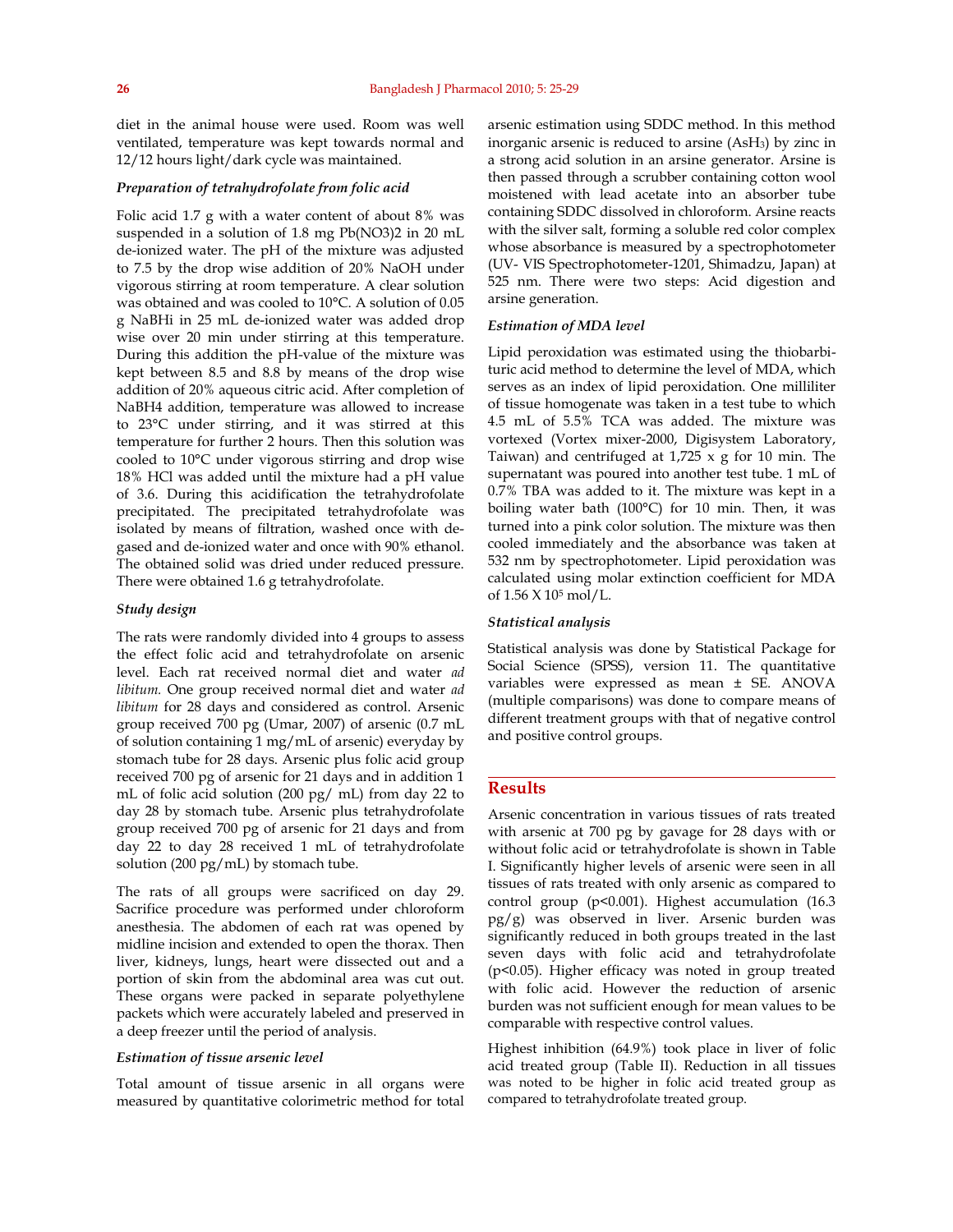| <b>Table I</b>                                                                                 |                        |                            |                        |                        |                            |  |  |  |  |
|------------------------------------------------------------------------------------------------|------------------------|----------------------------|------------------------|------------------------|----------------------------|--|--|--|--|
| Arsenic concentration (µg/g of tissue) in different tissues of rats given different treatments |                        |                            |                        |                        |                            |  |  |  |  |
| Treatment $(n = 6)$                                                                            | Liver                  | Kidney                     | Lung                   | Heart                  | Skin                       |  |  |  |  |
| Control                                                                                        | $2.7 \pm 0.4$          | $2.4 \pm 0.5$              | $1.5 \pm 0.7$          | $1.8 \pm 0.6$          | $1.5 \pm 0.5$              |  |  |  |  |
| Arsenic                                                                                        | $16.3 \pm 2.0^{\circ}$ | $14.5 \pm 1.2^a$           | $12.8 \pm 1.0^{\circ}$ | $14.1 \pm 0.9^{\circ}$ | $7.8 \pm 0.9^{\circ}$      |  |  |  |  |
| Folic acid                                                                                     | $7.5 \pm 0.7$          | $7.1 \pm 0.6$              | $7.4 \pm 1.0$          | $7.9 \pm 0.8$          | $4.2 \pm 0.8$              |  |  |  |  |
| Tetrahydrofolate                                                                               | $8.9 \pm 0.8$          | $8.0 \pm 0.7$ <sup>b</sup> | $9.5 \pm 0.5^{\circ}$  | $9.2 \pm 0.8$          | $5.8 \pm 1.1$ <sup>b</sup> |  |  |  |  |
| ap<0.001 compared to control group; bp<0.05 compared with group exposed to arsenic only        |                        |                            |                        |                        |                            |  |  |  |  |

| Table II                                                                                        |              |        |      |      |       |  |  |  |  |
|-------------------------------------------------------------------------------------------------|--------------|--------|------|------|-------|--|--|--|--|
| Percent reduction of arsenic level in different tis-<br>sues of rats given different treatments |              |        |      |      |       |  |  |  |  |
| Groups                                                                                          | % inhibition |        |      |      |       |  |  |  |  |
|                                                                                                 | Liver        | Kidney | Skin | Lung | Heart |  |  |  |  |
| Folic acid                                                                                      | 649          | 61.3   | 53.4 | 44.3 | 520   |  |  |  |  |
| Tetrahydro-<br>folate                                                                           | 54.5         | 53.6   | 31.3 | 297  | 414   |  |  |  |  |

Figure 1 shows MDA concentration, an end product indicative of the degree of lipid peroxidation in liver, kidney, heart, lung and skin from the experimental rats. The level of MDA in all these tissues from arsenic only treated group was significantly  $(p<0.001)$  higher than respective control (not treated with arsenic) values. Highest concentration of MDA was observed in liver (mean-  $16.6 \text{ nmol}/g$  of tissue) and the lowest in skin. The rise was about 2-fold compared to control group. Treatment with folic acid and tetrahydrofolate could prevent the rise in MDA level in all tissues analyzed, but folic acid was found to be slightly more efficacious than tetrahydrofolate. MDA level in skin and lung of tetrahydrofolate treated group was not significantly lowered as compared to arsenic only treated group.

# **Discussion**

The overall objective of this study was to observe how folate supplementation influences the arsenic level in different tissues in an animal model. Concentration of arsenic was risen by many folds in different organs of rats following the administration of arsenic compared to control group. It is evident from this study that coadministration of folic acid and tetrahydrofolate with arsenic reduced the arsenic burden significantly. In rats treated with only arsenic, the highest accumulation of arsenic was detected in liver followed by kidney, liver, lung and skin. Different biokinetic pattern of its distribution in various tissues (Lindgren et al., 1982) could be responsible for these differences.

Inorganic arsenic such as ASIII and AsV are metabolized to MMA and DMA, and then rapidly cleared from tissues through urine. However, this biomethylation



Figure 1: MDA levels in different tissues from rats given different treatments

process can easily become saturated and leads to the excess inorganic arsenic being deposited in the skin, hair and nails, where it binds tightly to keratin (Baldwin and Marshall, 1999). Individual nutritional status may be an important factor in this regard. A cross sectional study in the US compared the dietary intake of 30 nutrients to urinary arsenic metabolites and found that subjects in lowest quartile for protein intake have significantly higher % MMA and a significantly lower %DMA than did highest quartile for protein intake (Steinmaus et al., 2005). No association was found between dietary folate intake and arsenic methylation, likely because the study was conducted after the United States mandated folic acid fortification. A case control study in the West Bengal of India, found a modest increase in the risk of arsenic-induced skin lesions in persons who fell in the lowest quartiles for dietary intake of protein, folate, calcium and fiber (Mitra et al., 2004).

Another cross sectional study in Bangladesh found plasma folate concentrations were positively correlated with %DMA and negatively correlated with %MMA and %InAs (Gamble et al., 2005). In humans and most common laboratory animals, inorganic arsenic is extensively methylated and the metabolites are excreted primarily in the urine (Gomez-Caminero et al., 2001). Though the folate status of the study animals could not be ascertained, results indicate that similar reactions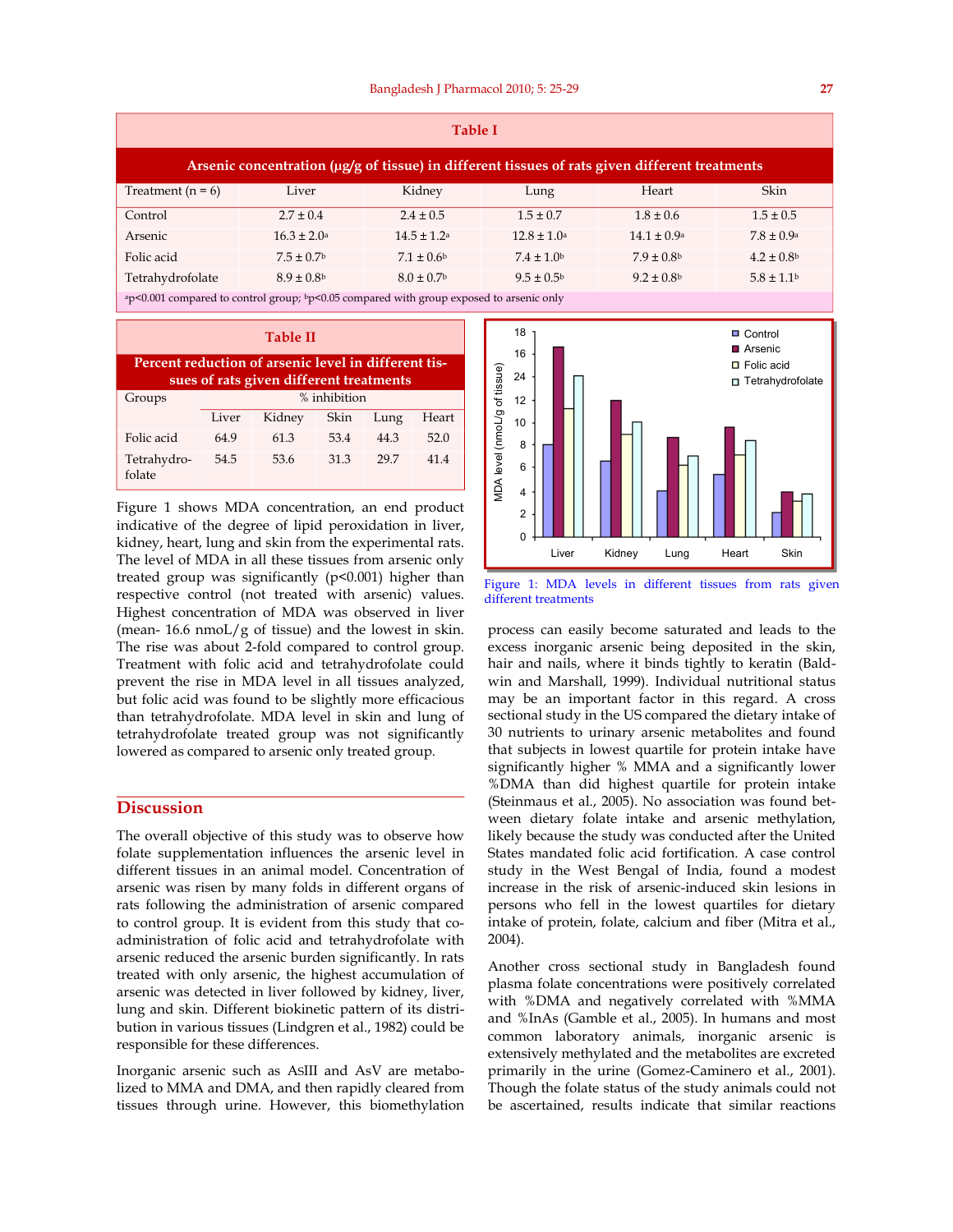might have occurred in the rats and folate treatment reduced arsenic burden in tissues by enhancing its methylation.

Arsenic toxicity is mediated via the generation of reactive oxygen species (Ramos et al., 1995), which in turn lead to the development of carcinogenesis and other cytotoxic effects (Wang and Huang, 1994).

Low folate intake results in elevated plasma homocysteine concentration in healthy men (Jacob et al., 1994). *In vitro* studies have shown that homocysteine exerts its toxicity on endothelial cells by increasing H2O2 production, affecting anti-oxidant defense systems (Blundell et al., 1996).

In animals, the liver contains the most body folate storage and is susceptible to folate depletion (Clifford et al., 1990). One carbon metabolism is disturbed by folate deficiency (Balaghi and Wagner, 1995). In folate depleted animals strong negative correlation was found between plasma homocysteine and hepatic folate concentration. Elevated plasma homocysteine concentrations in folate depleted rats were strongly and significantly correlated with increased lipid peroxidation in either the absence or presence of additional oxidative stress (Huang et al., 2001). Possible mechanism for reduction in MDA concentration among the folate treated groups in this study was probably due to the reduction in homocysteine concentration.

Both Folic acid and the tetrahydrofolate has been found to be effective in lowering tissue arsenic burden in this study though folic acid was found to be slightly more effective. This could be due to the difference in their rate of absorption. Body readily absorbs up to 90 percent of folic acid (supplement form). However, further studies with folic acid and tetrahydrofolate with different doses are needed to be carried out to ascertain the therapeutic benefit in chronic arsenic poisoning.

# **References**

- Balaghi M, Wagner C. Folate deficiency inhibits pancreatic amylase secretion in rats. Am J Clin Nutr. 1995; 61: 90-96.
- Baldwin DR, Marshall WJ. Heavy metal poisoning and its laboratory investigation. Ann Clin Biochem. 1999; 36: 267- 300.
- Blundell G, Jones BG, Rose FA, Tudball N. Homocysteine mediated endothelial cell toxicity and its amelioration. Atherosclerosis 1996; 122: 163-72.
- Chowdhury NJA, Misbahuddin M, Rahman MS. Corn extracts lower tissue arsenic level in rat. Bangladesh Med Res Counc Bull. 2009; 35: 21-25.
- Clifford AJ, Heid MK, Muller HG, Bills ND. Tissue distribution and prediction of total body folate of rats. J Nutr. 1990; 120: 1633-39.
- Gamble MV, Liu X, Ahsan H, Pilsner JR, Ilievski V, Slavkovich V, Parvez F, Chen Y, Levy D, Factor-Litvak P, Graziano JH. Folate and arsenic metabolism: A double-blind, placebocontrolled folic acid-supplementation trial in Bangladesh. Am J Clin Nutr. 2006; 84: 1093-101.
- Gamble MV, Liu X, Ahsan H, Pilsner JR, Ilievski V, Slavkovich V, Parvez F, Chen Y, Levy D, Factor-Litvak P, Graziano JH. Folate, homocysteine, and arsenic metabolism in arsenicexposed individuals in Bangladesh. Environ Health Perspect. 2005; 113: 1683-88.
- Gomez-Caminero A, Howe P, Hughes M, Kenyon E, Lewis DR, Moore M. Properties and analytical procedures: Arsenic and arsenic compound. Environmental health criteria 224. International programme on chemical safety. Geneva, World Health Organization, 2001, pp 9-27.
- Huang RF, Hsu YC, Lin HL, Yang FL. Folate depletion and elevated plasma homocysteine promote oxidative stress in rat livers. J Nutr. 2001; 131: 33-38. PMid:11208935
- Jacob RA, Wu MM, Henning SM, Swendseid ME. Homocysteine increases as folate decreases in plasma of healthy men during short-term dietary folate and methyl group restriction. J Nutr. 1994; 124: 1072-80. PMid:8027858
- Kamaluddin M, Misbahuddin M. Zinc supplement on tissue arsenic concentration in rats. Bang Med Res Coun Bull. 2006; 32: 87-91.
- Lindgren A, Vahter M, Dencker L. Autoradiographic studies on the distribution of arsenic in mice and hamsters administered 74As-arsenite or -arsenate. Acta Pharmacol Toxicol. 1982; 51: 253-65. PMid:7136731
- Majumdar KK, Guha Mazumder DN, Ghose N, Ghose A, Lahiri S. Systemic manifestations in chronic arsenic toxicity in absence of skin lesions in West Bengal. Indian J Med Res. 2009; 129: 75-82.
- Meharg AA, Rahman MM. Arsenic contamination of Bangladesh paddy field soils: Implications for rice contribution to arsenic consumption. Environ Sci Technol. 2003; 37: 229-34.
- Misbahuddin M. Consumption of arsenic through cooked rice. Lancet. 2003; 361: 435-36.
- Misbahuddin M, Islam AZ, Khandker S, Ifthaker-Al-Mahmud, Islam N, Anjumanara. Efficacy of spirulina extract plus zinc in patients of chronic arsenic poisoning: A randomized placebo-controlled study. Clin Toxicol (Phila). 2006; 44: 135- 41.
- Mitra SR, Mazumdar DN, Basu A, Block G, Haque R, Samanta S, Ghosh N, Smith MM, von Ehrenstein OS, Smith AH. Nutritional factors and susceptibility to arsenic-caused skin lesions in West Bengal, India. Environ Health Perspect. 2004; 112: 1104-09. PMid:15238285
- Nandi D, Patra RC, Swarup D. Effect of cysteine, methionine, ascorbic acid and thiamine on arsenic-induced oxidative stress and biochemical alterations in rats. Toxicology 2005; 211: 26-35.
- Ramos O, Carrizales L, Yanez L, Mejia J, Batres L, Ortiz D, Diaz-Barriga F. Arsenic increased lipid peroxidation in rat tissues by a mechanism independent of glutathione levels.